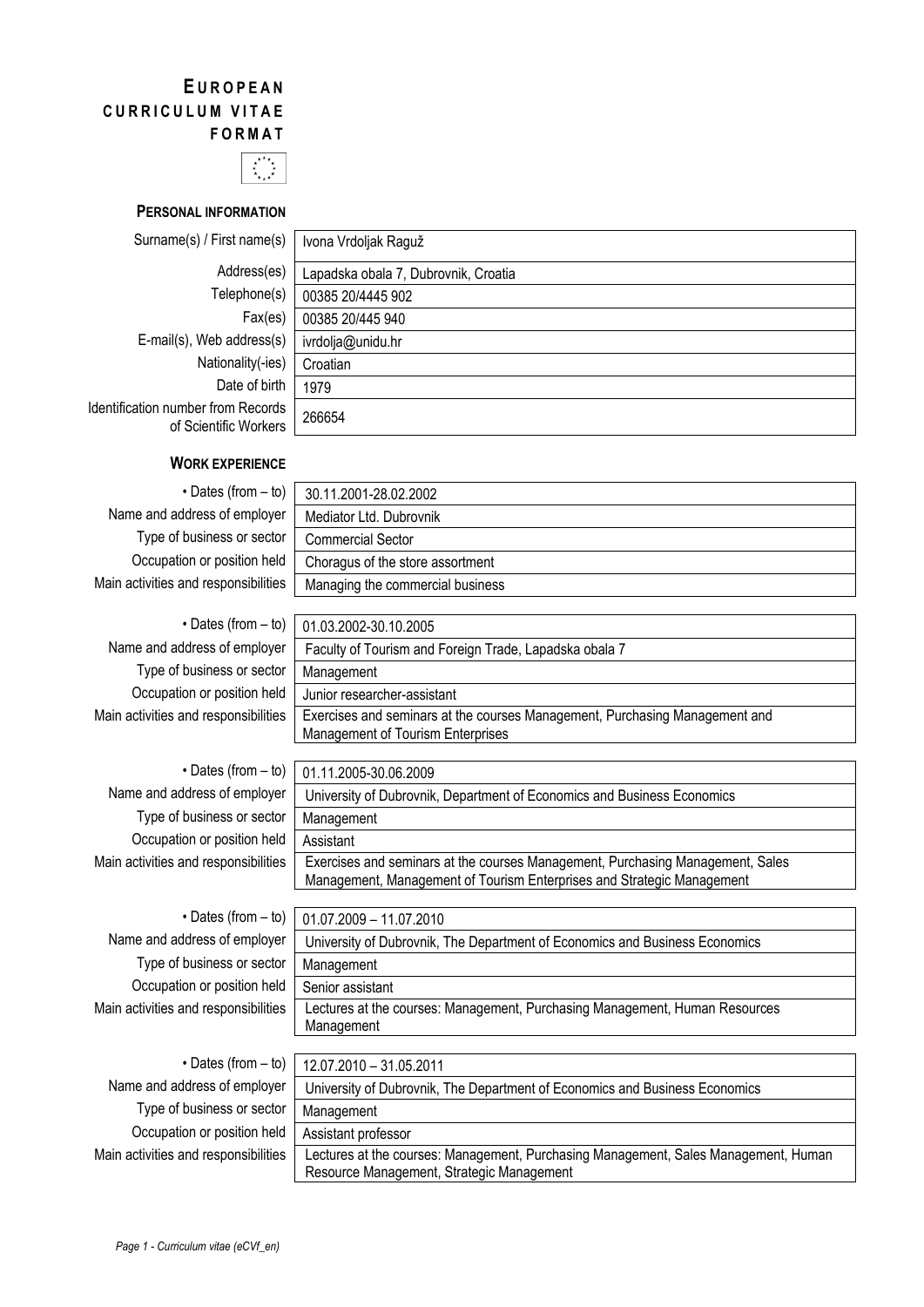| $\cdot$ Dates (from $-$ to)          | $01.06.2011 - 30.09.2014$                                                                                                                                                                                                                                                                                                                                                               |  |
|--------------------------------------|-----------------------------------------------------------------------------------------------------------------------------------------------------------------------------------------------------------------------------------------------------------------------------------------------------------------------------------------------------------------------------------------|--|
| Name and address of employer         | University of Dubrovnik, Department of Economics and Business Economics                                                                                                                                                                                                                                                                                                                 |  |
| Type of business or sector           | Head of the Department of Economics and Business Economics, University of Dubrovnik                                                                                                                                                                                                                                                                                                     |  |
| Occupation or position held          |                                                                                                                                                                                                                                                                                                                                                                                         |  |
|                                      | Managing the Department                                                                                                                                                                                                                                                                                                                                                                 |  |
| Main activities and responsibilities | Managing the Department. At the Department of Economics and Business teaching courses:<br>Management, Purchasing Management, Sales Management, Human Resource Management,<br>Strategic Management                                                                                                                                                                                       |  |
| • Dates (from - to)                  | $01.10.2014 - 30.09.2016$                                                                                                                                                                                                                                                                                                                                                               |  |
| Name and address of employer         | University of Dubrovnik, Rectors Office                                                                                                                                                                                                                                                                                                                                                 |  |
| Type of business or sector           | Vice Rector for Business and Finance                                                                                                                                                                                                                                                                                                                                                    |  |
| Occupation or position held          | Managing the Department                                                                                                                                                                                                                                                                                                                                                                 |  |
| Main activities and responsibilities | Vice Rector responsible for business and finance at the University of Dubrovnik. At the<br>Department of Economics and Business teaching courses: Management, Purchasing<br>Management, Sales Management, Human Resource Management, Strategic Management,<br>Corporate Governance, Leadership. At the University of Osijek (doctoral study level, course:<br>Organisational Behaviour) |  |
| $\cdot$ Dates (from $-$ to)          | 28.01.2014 - 30.09.2019                                                                                                                                                                                                                                                                                                                                                                 |  |
| Name and address of employer         | University of Dubrovnik, Department of Economics and Business Economics                                                                                                                                                                                                                                                                                                                 |  |
| Type of business or sector           | Management                                                                                                                                                                                                                                                                                                                                                                              |  |
| Occupation or position held          | Associate professor                                                                                                                                                                                                                                                                                                                                                                     |  |
| Main activities and responsibilities | Lectures at the courses: Management, Human Resource Management, Strategic Management,<br>Leadership, Corporate Governance                                                                                                                                                                                                                                                               |  |
|                                      |                                                                                                                                                                                                                                                                                                                                                                                         |  |
| $\cdot$ Dates (from $-$ to)          | 1.10.2019 - today                                                                                                                                                                                                                                                                                                                                                                       |  |
| Name and address of employer         | University of Dubrovnik, Department of Economics and Business Economics                                                                                                                                                                                                                                                                                                                 |  |
| Type of business or sector           | Management                                                                                                                                                                                                                                                                                                                                                                              |  |
| Occupation or position held          | Full professor                                                                                                                                                                                                                                                                                                                                                                          |  |
| Main activities and responsibilities | Lectures at the courses: Management, Human Resource Management, Strategic Management,<br>Leadership, Corporate Governance                                                                                                                                                                                                                                                               |  |

## **EDUCATION**

| Date                                                      | 1985-1993                                |
|-----------------------------------------------------------|------------------------------------------|
| Place of education                                        | Split                                    |
| Name and type of organisation<br>providing education      | Primary school "Ruđer Bošković", Croatia |
| Title or qualification awarded   Primary school education |                                          |

| Date                                                        | 1993-1997                           |
|-------------------------------------------------------------|-------------------------------------|
| Place of education                                          | Split                               |
| Name and type of organisation  <br>providing education      | First Grammar School Split, Croatia |
| Title or qualification awarded   Secondary school education |                                     |
|                                                             |                                     |
| Date                                                        | 1997-2001                           |

| Date                                                 | 1997-2001                                                                     |
|------------------------------------------------------|-------------------------------------------------------------------------------|
| Place of education                                   | Dubrovnik                                                                     |
| Name and type of organisation<br>providing education | University of Split, Faculty of Tourism and Foreign Trade, Dubrovnik, Croatia |
| Title or qualification awarded                       | University diploma, Bachelor of Science                                       |
|                                                      |                                                                               |
| Date                                                 | 2002-2005                                                                     |
| Place of education                                   | Dubrovnik                                                                     |
| Name and type of organisation                        | University of Split, Faculty of Tourism and Foreign Trade, Dubrovnik, Croatia |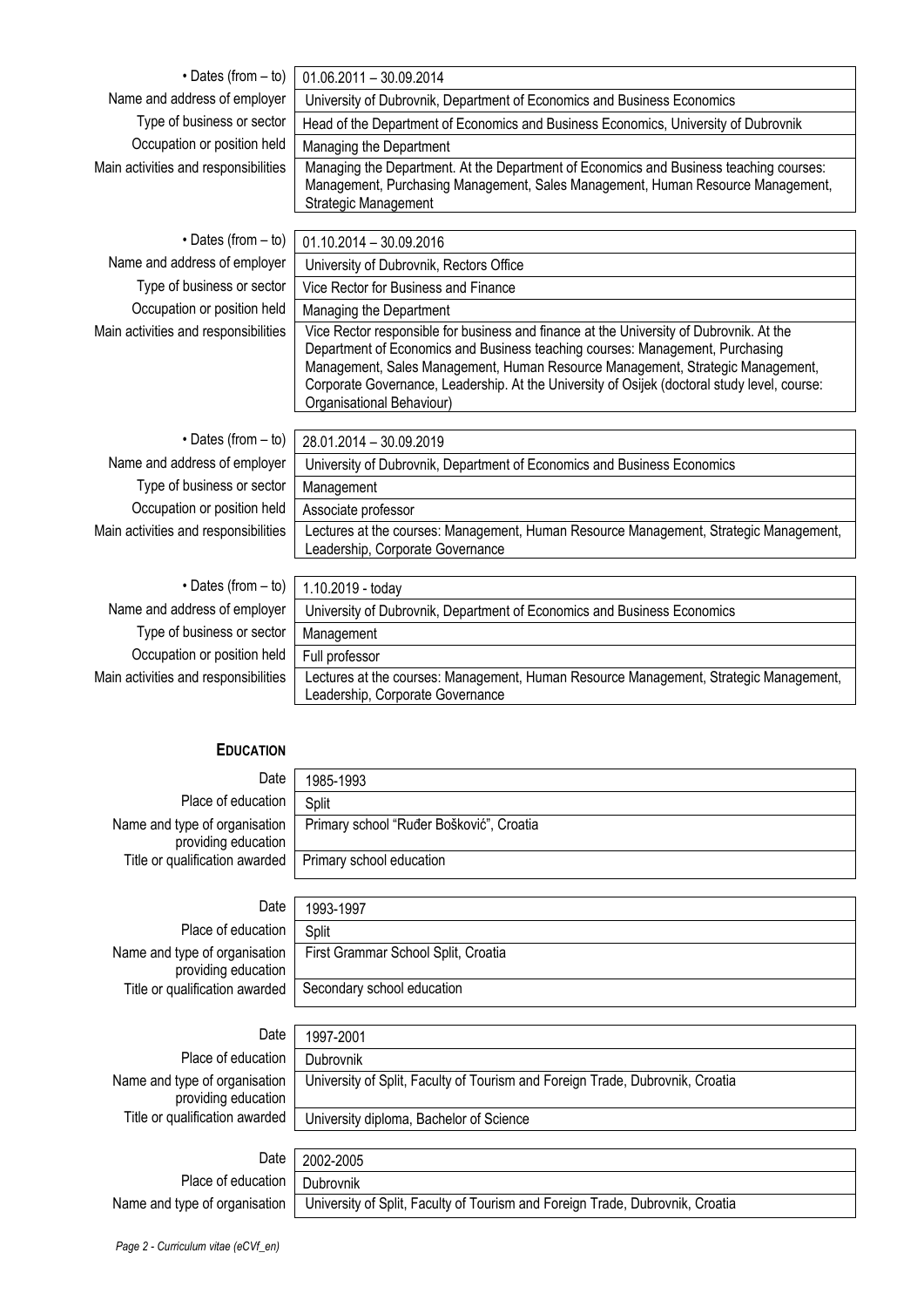providing education

Title or qualification awarded | Master of Science (social sciences, field of Economics)

University of Dubrovnik, Croatia

University of Dubrovnik, Croatia

Methodical standards for the higher education

|  | Date   2006-2009 |
|--|------------------|
|--|------------------|

Place of education Name and type of organisation providing education Title or qualification awarded

| 2006-2009                                                |
|----------------------------------------------------------|
| Split                                                    |
| University of Split, Faculty of Economics Split, Croatia |
| Doctor of Science (social sciences, field economics)     |
|                                                          |

#### **TRAINING**

Year June 2005 Place of training Dubrovnik Name and type of organisation providing training Principal subjects/Occupational skills covered

#### Year June 2005

Place of training **Dubrovnik** Name and type of organisation providing training Principal subjects/Occupational skills covered

Year Place of training Name and type of organisation providing training Principal subjects/Occupational skills

Leeds Metropolitan University, UK Guest lecturer: Strategic management and leadership

| Year                                              | <b>June 2011</b>                        |
|---------------------------------------------------|-----------------------------------------|
| Place of training                                 | Zagreb                                  |
| me and type of organisation<br>providing training | University of Zagreb, Croatia           |
| subjects/Occupational skills<br>covered           | Workshop: "From the idea to the success |

| Year                                                | March 2012                                                                               |
|-----------------------------------------------------|------------------------------------------------------------------------------------------|
| Place of training                                   | Viana do Castelo, Portugal                                                               |
| Name and type of organisation<br>providing training | Instituto Politecnico de Viana do Castelo, School of Management and Technology, Portugal |
| Principal subjects/Occupational skills<br>covered   | Guest lecturer: Strategic management and tourism                                         |
|                                                     |                                                                                          |

| Year                                                | May 2012                                                             |
|-----------------------------------------------------|----------------------------------------------------------------------|
| Place of training                                   | Dubrovnik                                                            |
| Name and type of organisation<br>providing training | <b>Croatian Employers' Association</b>                               |
| Principal subjects/Occupational skills<br>covered   | Workshop: EU funds for Croatian users (current and future prospects) |
|                                                     |                                                                      |
| Year                                                | May 2013                                                             |
| $D \sim \sim \frac{1}{2}$                           |                                                                      |

| ו יש י                             | ں رہے <b>VICI</b>                                                                                       |
|------------------------------------|---------------------------------------------------------------------------------------------------------|
| Place of training   Sevilla, Spain |                                                                                                         |
|                                    | Name and type of organisation   Universidad de Sevilla, Facultad de Ciencias Económicas y Empresariales |
|                                    | providing training   Departamento de Economía Financiera y Dirección de Operaciones, Spain              |

| Initiation of Bologna process in scientific and education system in the Republic of Croatia |
|---------------------------------------------------------------------------------------------|
|                                                                                             |
|                                                                                             |
| May 2011                                                                                    |
| Leeds, UK                                                                                   |
| Leeds Metropolitan University, UK                                                           |

| Year                  | June 2011                                                                 |
|-----------------------|---------------------------------------------------------------------------|
| training              | Zagreb                                                                    |
| ınisation<br>training | University of Zagreb, Croatia                                             |
| าal skills<br>covered | Workshop: "From the idea to the successful proposal", TEMPUS OPUS project |
|                       |                                                                           |

covered

Name and type of organisation Principal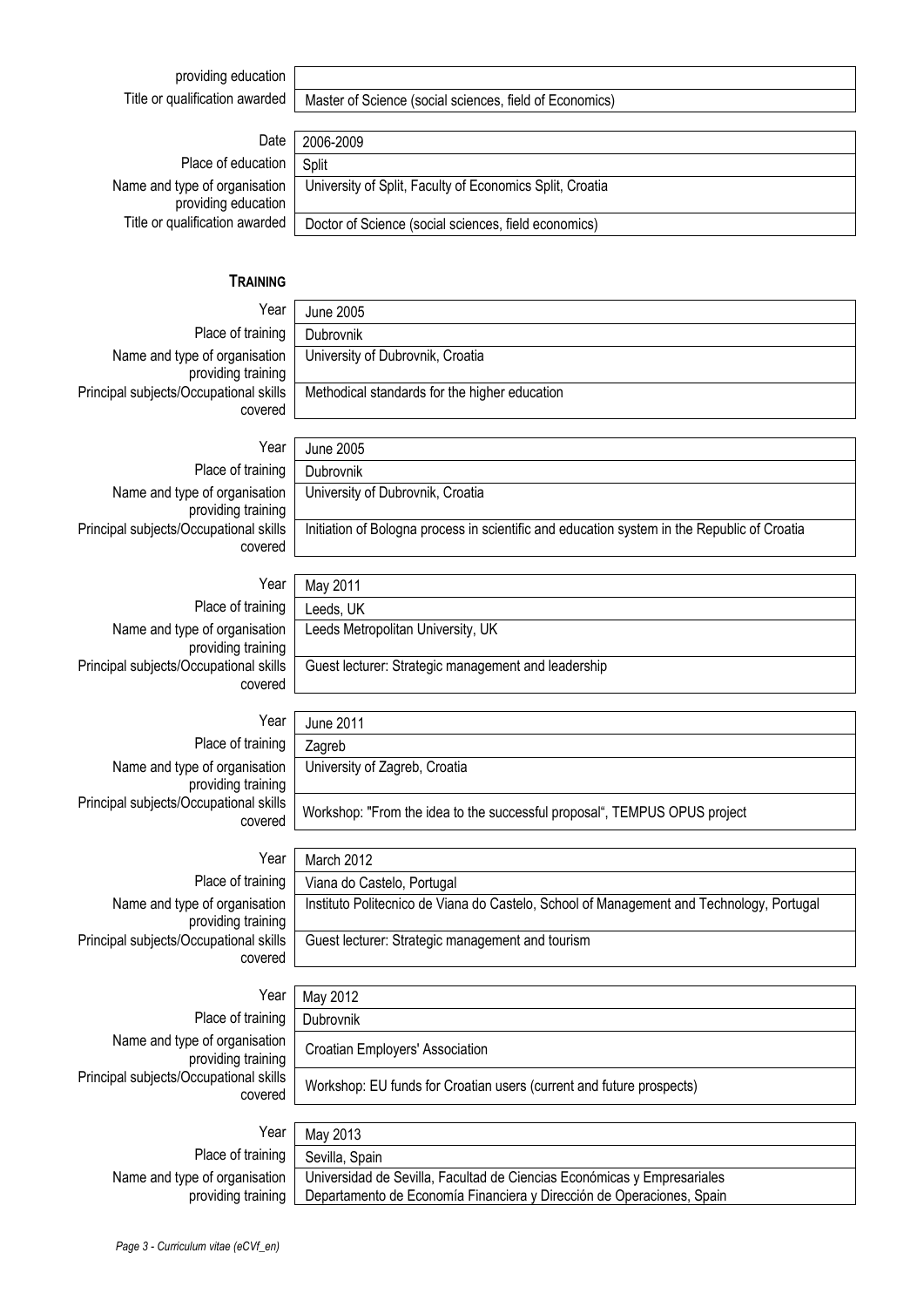| Year                                                | May 2014                                                                    |
|-----------------------------------------------------|-----------------------------------------------------------------------------|
| Place of training                                   | Palermo, Italy                                                              |
| Name and type of organisation<br>providing training | Universita degli studi di Palermo, Dipartamento di Economia, Italy          |
| Principal subjects/Occupational skills<br>covered   | Guest lecturer: Strategic leadership and Corporate Governance               |
|                                                     |                                                                             |
| Year                                                | March 2015                                                                  |
| Place of training                                   | Gdynia, Poland                                                              |
| Name and type of organisation<br>providing training | Gdynia Maritime University, Faculty of Entrepreneurship and Quality, Poland |
| Principal subjects/Occupational skills<br>covered   | Guest lecturer: Strategic leadership and Corporate Governance               |
| Year                                                |                                                                             |
| Place of training                                   | September 2015                                                              |
|                                                     | Zagreb                                                                      |
| Name and type of organisation<br>providing training | <b>World Bank</b>                                                           |
| Principal subjects/Occupational skills<br>covered   | Workshop: University funding agreements                                     |
| Year                                                | <b>June 2016</b>                                                            |
| Place of training                                   | Ostrava, Czech Republic                                                     |
| Name and type of organisation                       | Technical University Ostrava, Faculty of Economics, Ostrava, Poland         |
| providing training                                  |                                                                             |
| Principal subjects/Occupational skills<br>covered   | Training for the academic staff                                             |
|                                                     |                                                                             |
| Year                                                | September 2016                                                              |
| Place of training                                   | Zagreb                                                                      |
| Name and type of organisation<br>providing training | <b>World Bank</b>                                                           |
| Principal subjects/Occupational skills<br>covered   | Workshop: University funding agreements                                     |
| Year                                                | April 2017                                                                  |
| Place of training                                   | Dubrovnik                                                                   |
| Name and type of organisation<br>providing training | University of Dubrovnik and Agency for mobility and EU programmes           |
| Principal subjects/Occupational skills<br>covered   | Workshop: Horizon 2020                                                      |
|                                                     |                                                                             |
| Year                                                | May 2017                                                                    |
| Place of training                                   | Dubrovnik                                                                   |
| Name and type of organisation<br>providing training | <b>EBRD and Raiffaisenbank Austria</b>                                      |
| Principal subjects/Occupational skills<br>covered   | Workshop: Women entrepreneurship                                            |

Place of training Name and type of organisation providing training Principal subjects/Occupational skills covered

Year

| June 2017                                                                            |
|--------------------------------------------------------------------------------------|
| Valetta, Malta                                                                       |
| University of Malta, Faculty of Economics, Management and Accounting, Valetta, Malta |
| Training for the academic staff                                                      |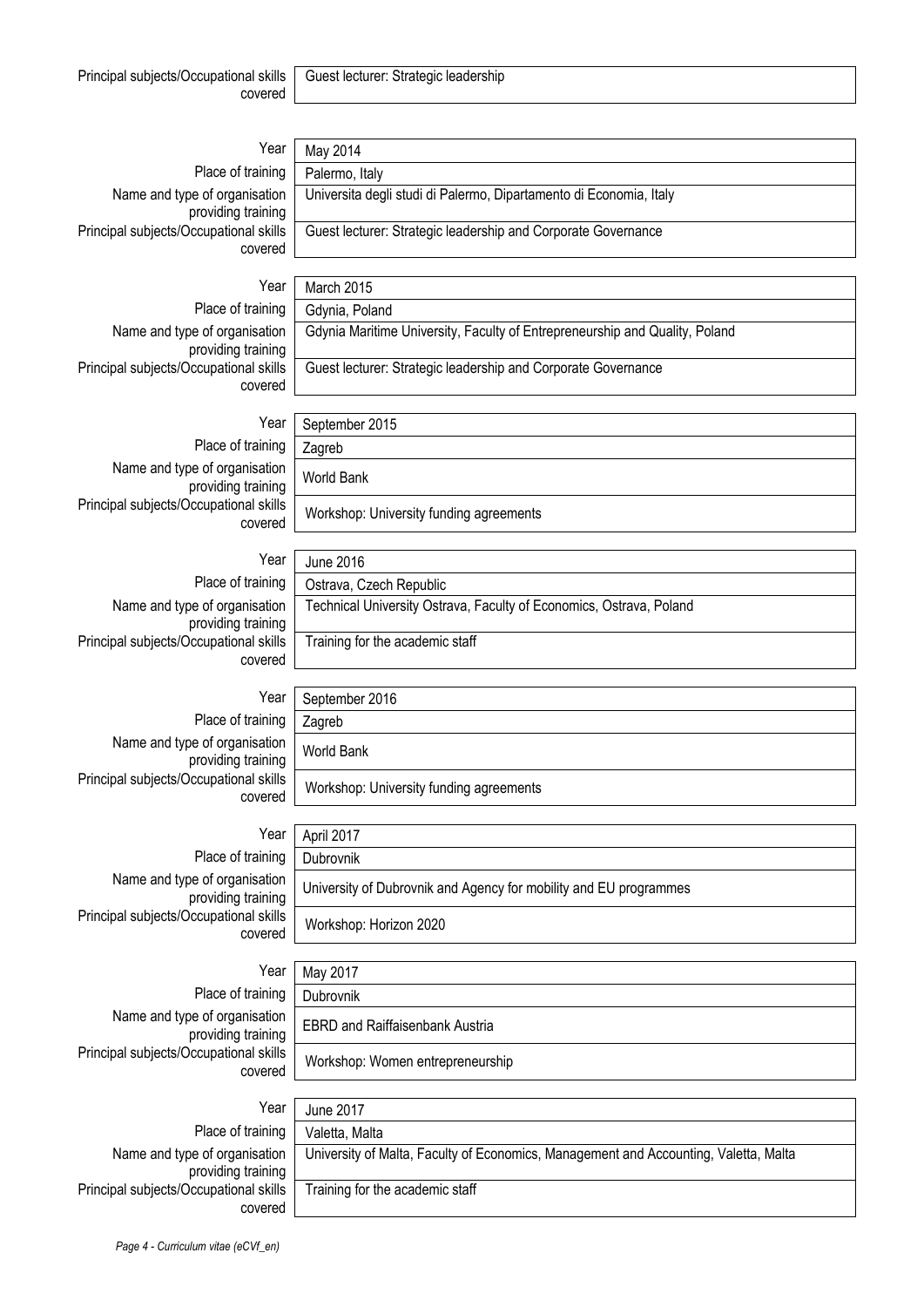| Year                                                | March 2018                                                   |
|-----------------------------------------------------|--------------------------------------------------------------|
| Place of training                                   | Prilep, Macedonia                                            |
| Name and type of organisation<br>providing training | University of Prilep, Faculty of Economics Bitola, Macedonia |
| Principal subjects/Occupational skills<br>covered   | Training for the academic staff                              |
|                                                     |                                                              |

Name and type of organisation providing training Principal subjects/Occupational skills covered

Year May 2018 Place of training Brno, Czech Republic Mendel University Brno, Faculty of Economics, Brno, Czech Republic Guest lecturer: Strategic Management

Name and type of organisation providing training Principal subjects/Occupational skills covered

Year June 2018 Place of training | Valencia, Spain University of Valenica Faculty of Economics, Valenica, Spain Training for the academic staff

Name and type of organisation providing training Principal subjects/Occupational skills covered

Year June 2019 Place of training Vilnius, Lithuania Mykolas Romeris University, Faculty of Economics, Lithuania Training for the academic staff

| Year                                                | January 2020                                                                 |
|-----------------------------------------------------|------------------------------------------------------------------------------|
| Place of training                                   | Kranj, Slovenia                                                              |
| Name and type of organisation<br>providing training | Nova University, Faculty of Government and European Studies, Kranj, Slovenia |
| Principal subjects/Occupational skills              | Training for the academic staff                                              |
| covered                                             |                                                                              |

### **PERSONAL SKILLS AND COMPETENCIES**

| Mother tongue(s)             | Croatian         |
|------------------------------|------------------|
| Other language(s)            |                  |
| Language                     | English language |
| Speaking                     | Very good        |
| Writing                      | Very good        |
| Understanding (listening and | Very good        |
| reading)                     |                  |
| Language                     | Italian language |
| Speaking                     | Very good        |
| Writing                      | Very good        |
| Understanding (listening and | Very good        |
| reading)                     |                  |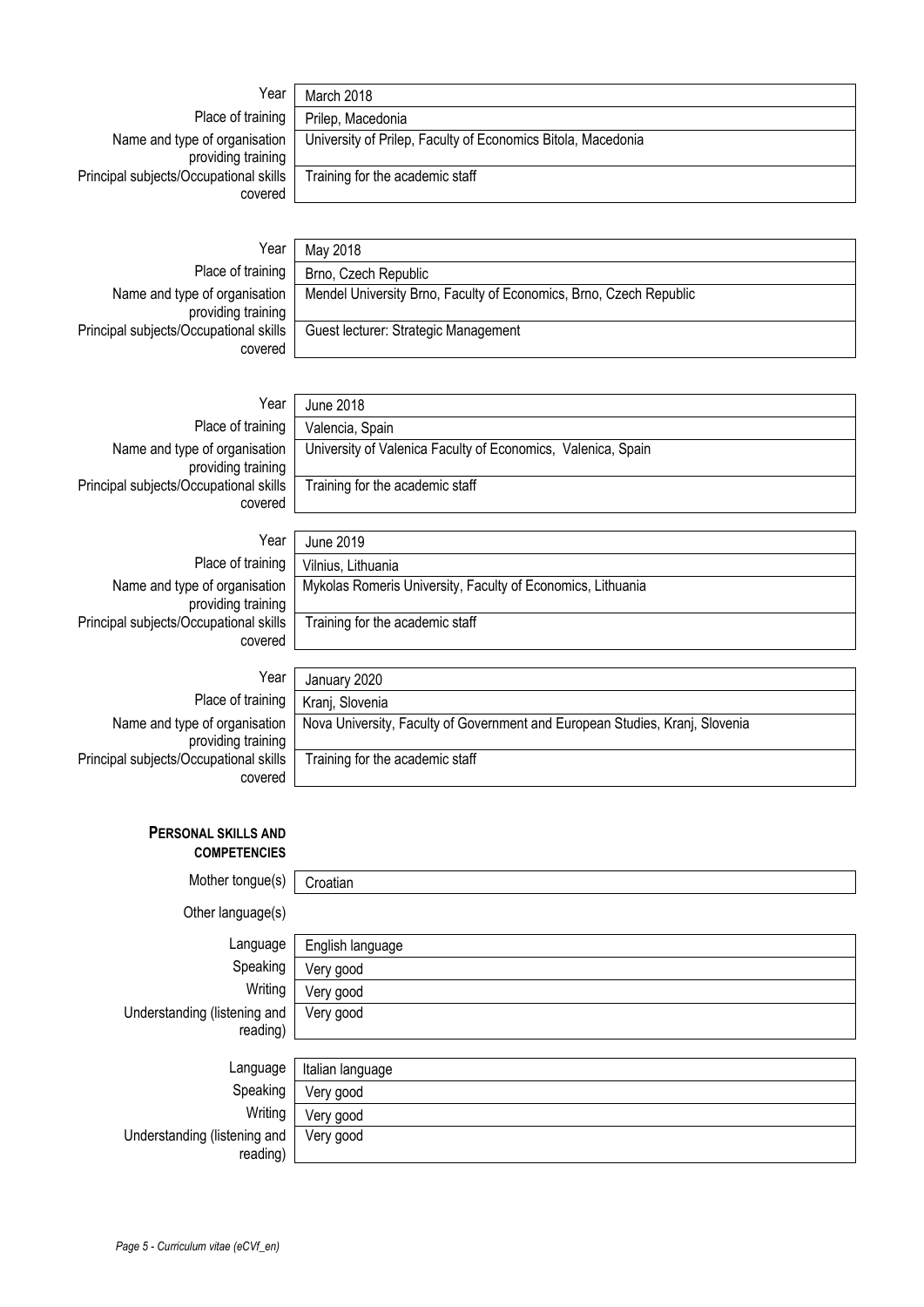#### **SOCIAL SKILLS AND COMPETENCIES**

The work with people at the office, holding lectures and field work, communication skills and motivation of people as an ordinary praxis

#### **ORGANISATIONAL SKILLS AND COMPETENCIES**

Ivona Vrdoljak Raguž, PhD participated as researcher and project manager at several national scientific and professional projects. Participation in the development of scientific research projects financed by the Ministry of Science and Sports of the Republic of Croatia: "Strategy of Dubrovnik-Neretva County" (from 1996 to 2003) - Faculty of Tourism and Foreign Trade in Dubrovnik (led by Hamid Džubur, PhD, project code: 0033001), "Croatia in the European tourism market in terms of globalization" (from 2003 to 2006) - Faculty of Tourism and Foreign Trade in Dubrovnik (led by Vesna Vrtiprah, PhD, project code: 0033002), "Corporate Strategy-Present Future" (from 2007 to 2012) - Faculty of Economics Rijeka (led by Ivan Mencer, PhD, project code: 081-0000000-1270), "The impact on the success of the strategy chosen programme of improving business processes" (from 2007 to 2012) - Faculty of Economics Split: (led by Želimir Dulčić, PhD, project code: 055- 0553032-1143). Participation in the development of professional project: "Integrated management of the movement of ships and passengers on sea cruises in the port of Dubrovnik", client Dubrovnik Port Authority, March 2011. Member of the team for the implementation of the ex ante evaluation of the Development Strategy of Dubrovnik - Neretva County 2011 - 2013. (Client: Dubrovnik-Neretva County). From March 2013 to March 2014 she was work package manager responsible for the development of methodology and co-ordination of research activities for all project partners at the project "Intermodal – Intermodality Model for the Development of the Adriatic Littoral Zone" financed by the European Union's IPA Adriatic Cross-Border-Cooperation programme. She has been a reviewer of the professional project: Local Action Plans Dubrovnik-Neretva County (summary of research) which was implemented in 2011 by the Department of Economics and Business at the University of Dubrovnik in the framework of the "Adriatic, small businesses and local development," Adriatico microimpresa e svillupo 8192/Cospe/CRZ locale, in collaboration with the nonprofit organisation "DESA" from Dubrovnik. I. Vrdoljak Raguž was a project leader of the scientific project at the University of Dubrovnik: Clasterization of small hotel enterprises with the emphasis on business efficiency from 2013 to 2015. Vrdoljak Raguž was a researcher at the project financed by the city of Dubrovnik (Development of tourism strategy of Dubrovnik – development of cruising tourism). Vrdoljak Raguž, PhD was co-ordinator for the University of Dubrovnik for scientific projects financed by the European Union – ECONQUAL, OPERA, OPERA II and Start up nation. Vrdoljak Raguž was Vice Rector for Business and Finance at the University of Dubrovnik from 2014 to 2016, the President of the Academic Council of the Department of Economics and Business Economics, University of Dubrovnik, from 2011 to 2014, member of the Expert Council of the Department of Economics and Business, University of Dubrovnik in 2010 till 2014, member of the Senate of the University of Dubrovnik, Croatia, from June 2011 till October 2016, member of the Commission for the internal system of quality assurance and quality improvement at the University of Dubrovnik, from 2011 to 2013, secretary of the Commission of the course for tourist guides from 2011 and member of the working group for the preparation and drafting contracts for teaching science as activity with the Ministry of Education and Sports at the University of Dubrovnik from 2012 to 2014, president of the Council of the Professional study Financial Management from 2014 to 2016. Vrdoljak Raguž, PhD has been a member of organisation and programme committees of numerous international scientific